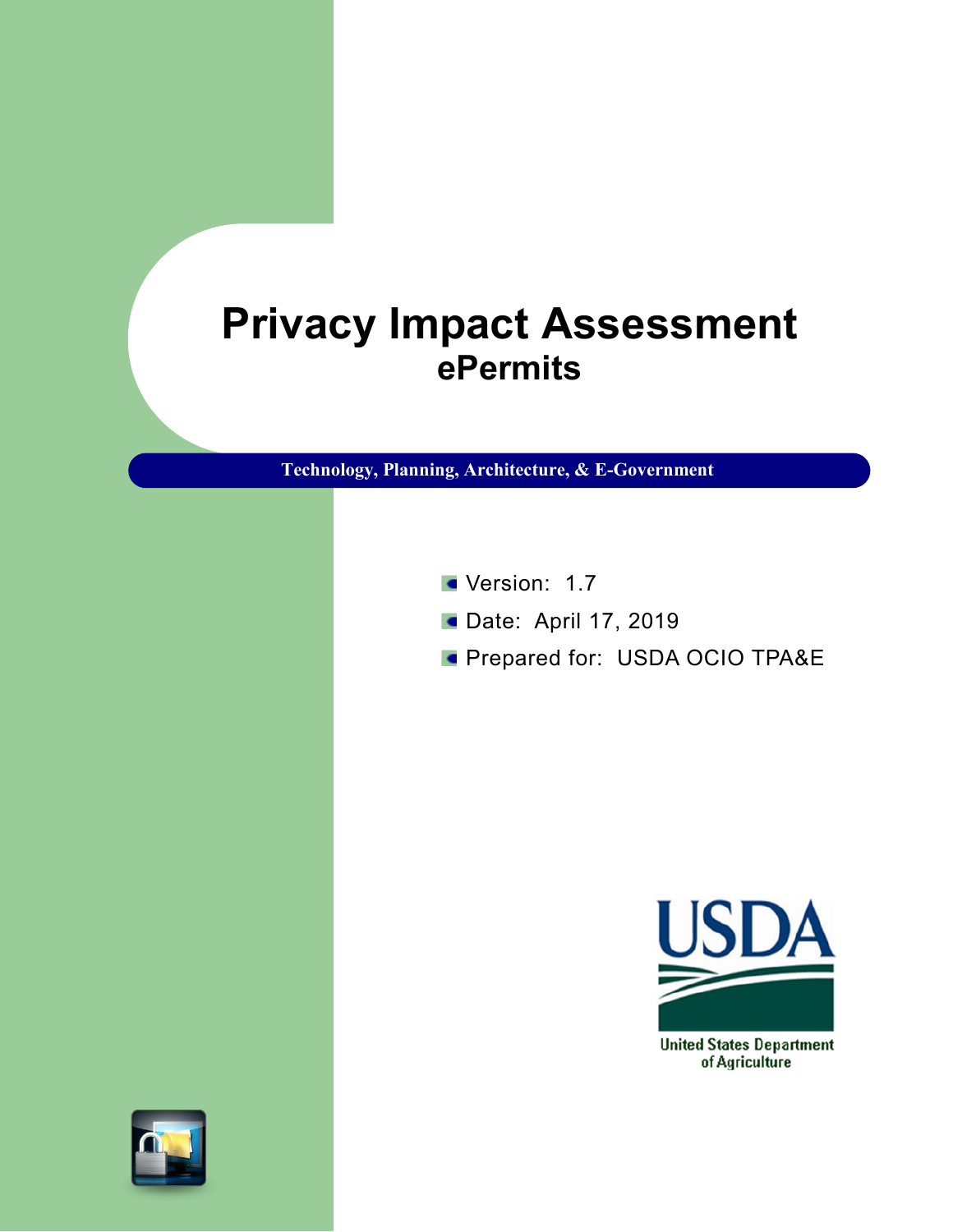

# **Privacy Impact Assessment for the**

## **Comprehensive Electronic Permitting System (ePermits)**

**April 17, 2019**

**Contact Point Camille Chapman USDA APHIS**  *(301)851-2246*

**Reviewing Official** 

*Tonya Woods APHIS Privacy Act Officer*  **United States Department of Agriculture** *(301) 851-4076*

*Danna Mingo MRP Privacy Compliance Officer Information Security Branch*  **United States Department of Agriculture** *(301) 851-2487*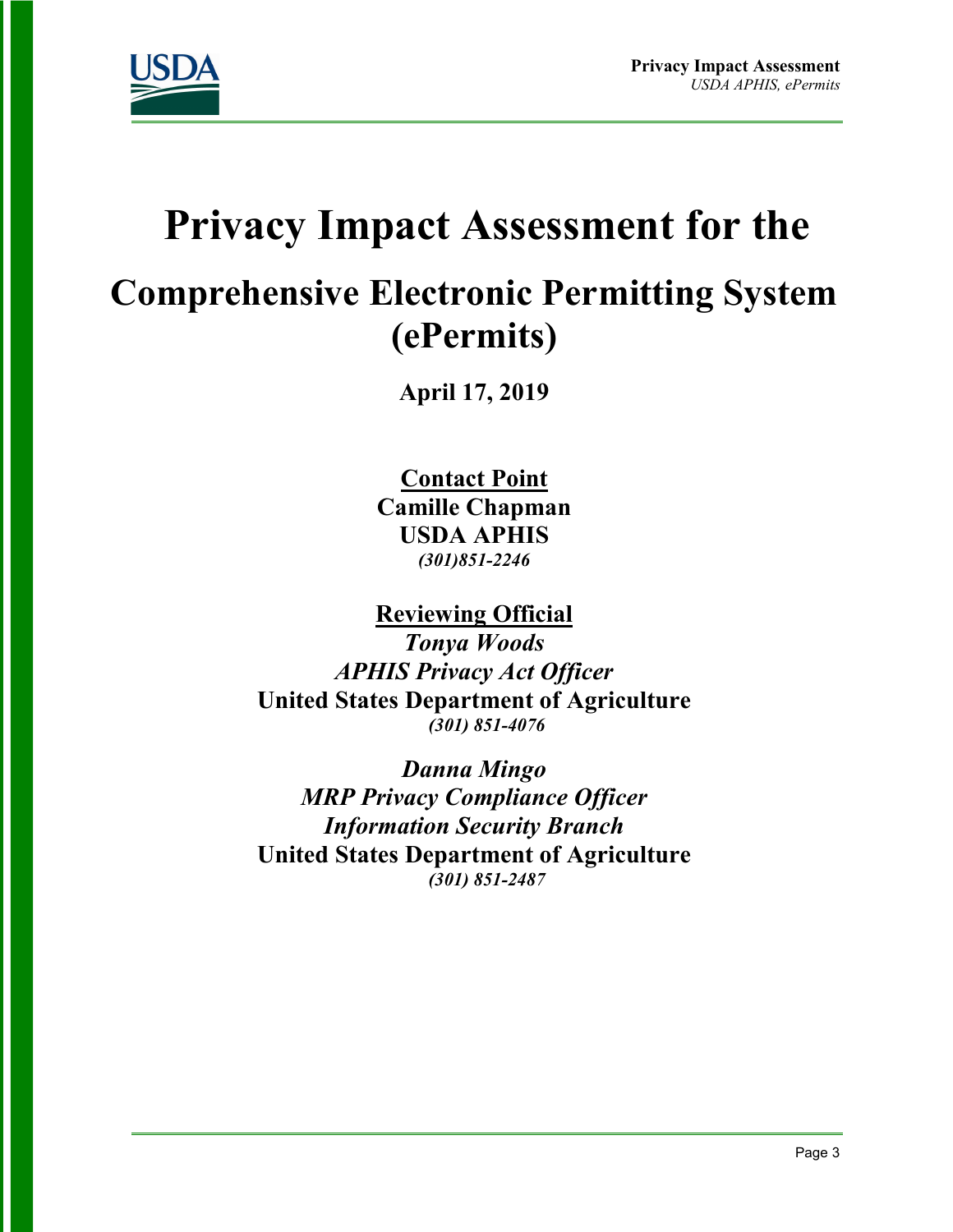

### **Abstract**

This Privacy Impact Assessment is for the Comprehensive Electronic Permitting System (ePermits). ePermits provides a web-based tool that enables the public to apply for, check status of application(s), and receive APHIS permits on-line. This PIA is being conducted to determine the potential impact of the data which is collected via ePermits.

### **Overview**

ePermits consists of a set of secure Web-based interfaces to an Oracle database. It includes a permit application interface that supports the entry, update, submission, and tracking of APHIS permit applications by the public. It also contains an interface that supports regulatory processing and issuance of said permits by APHIS staff.

In short, ePermits:

- Provides a Web-based tool that enables the public to apply for, check status of application(s), and receive APHIS permits on-line.
- Supports the electronic issuance of permits.
- Enables APHIS users and officials in DHS to obtain rapid verification of the authenticity and accuracy of an import permit.
- Standardizes the public interface to the APHIS permitting process.
- Enhances the integrity and efficiency of the APHIS permitting process.
- Supports on-line credit card payments through Pay.gov.

ePermits supports three APHIS programs -- PPQ, BRS and VS. In March 2014, ePermits completed an independent Certification and Accreditation. This Privacy Impact Assessment addresses the data, uses, and functionality for ePermits.

### **Section 1.0 Characterization of the Information**

The following questions are intended to define the scope of the information requested and/or collected as well as reasons for its collection as part of the program, system, rule, or technology being developed.

#### **1.1 What information is collected, used, disseminated, or maintained in the system?**

Customer – Customers enter permit application information, check the status of permit applications, and view permit responses. Customers also collaborate with the APHIS Permit Staff to verify accuracy of the permit and to ensure all requirements are met.

The system uses the following information about customers: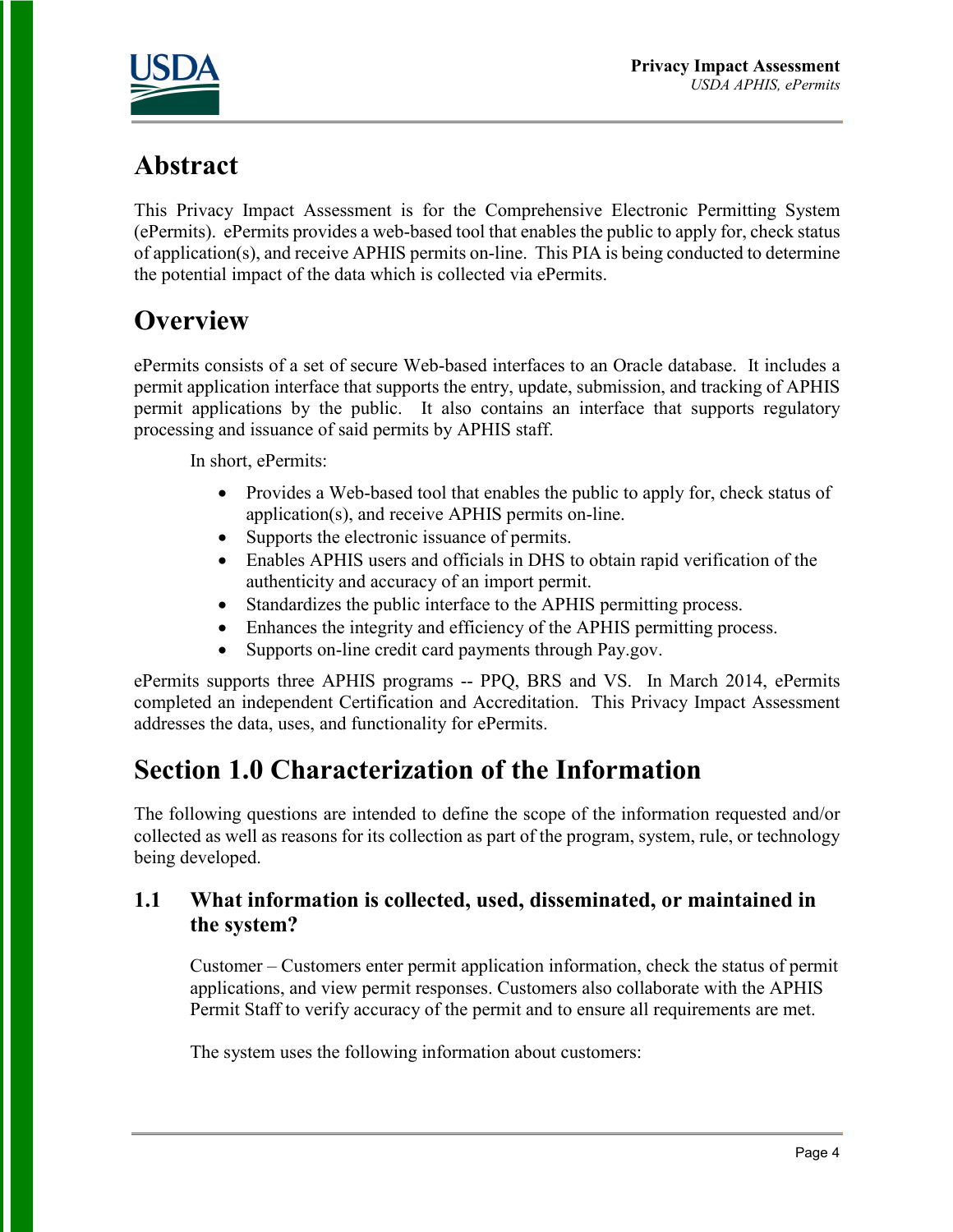



- Name, address (including mailing address), telephone number (including work, FAX and home numbers), email address, and organization name and job function.
- Name, quantity, country of origin and intended use of regulated articles (organisms and materials) to be imported.
- Destination addresses for shipments of regulated articles, including contact name and phone number.
- Planned dates and ports of entries for shipments, planned quantities of permitted articles in shipments.
- For permits that require fee payments by credit card, the system has an interface with the pay.gov system. Credit card payments are processed with Pay.gov. The last four digits of credit card numbers are stored in ePermits.
- For BRS permit applications, the applicant may declare that some permit application information is Confidential Business Information (CBI), a designation allowed under Section (b)(4) of the Freedom of Information Act, which exempts from disclosure certain types of information related to trade secrets and commercial or financial information.

The system uses the following information about employees:

- Name, address (including mailing address), telephone number (including work, FAX and home numbers), email address, and organization name and job function.
- For APHIS permits staff who signs permits, the system uses a digital image of the handwritten employee signature for printing on the permit.

Other - State regulatory agencies review permit applications, and enter comments about draft permit conditions. Agricultural Inspectors from the U.S. Customs and Border Protection use ePermits to view permits and confirm the validity of permits.

The system uses the following information about other:

Name, address (including mailing address), telephone number (including work, FAX and home numbers), email address, and organization name and job function.

#### **1.2 What are the sources of the information in the system?**

Information for permit applications is input by permit applicants (importers, import brokers, and researchers). Based on the information provided by applicants, APHIS permits staff in BRS, PPQ and VS draft permit conditions/restrictions, route a copy of the permit application and draft permit conditions to one or more State regulatory officials to review and add comments. Finally, APHIS permits staff review comments from the States and issue a final permit.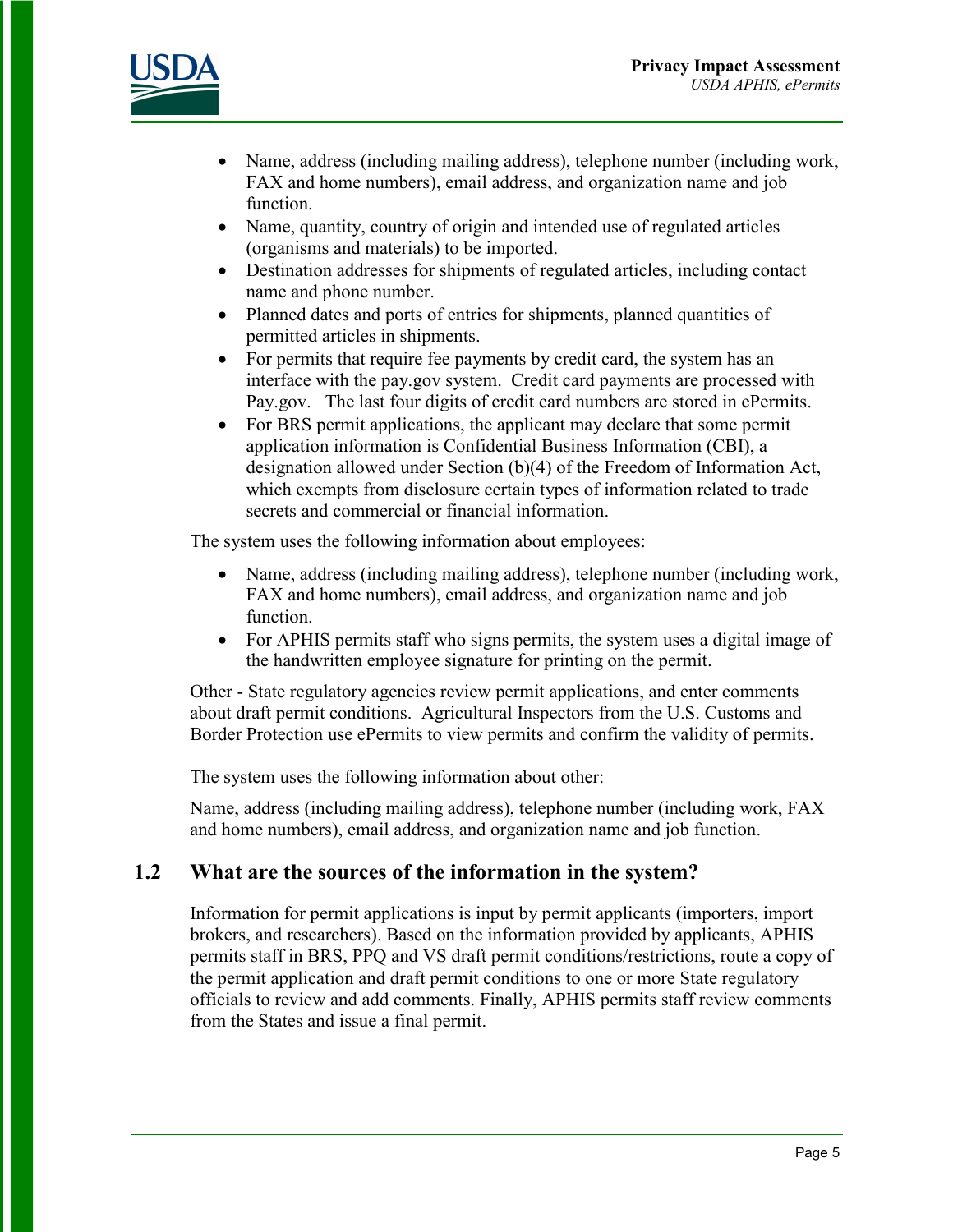

#### **1.3 Why is the information being collected, used, disseminated, or maintained?**

The principle purpose of collecting data in ePermits is to collect information related to the application of a permit, fees associated with permits, and to track status information relating to issuance of a permit and the final outcome.

#### **1.4 How is the information collected?**

The information is collected through online pages which are arranged in a series workflow steps for both the customer (applicant) and the USDA APHIS employee and other agencies involved in the review and decision making process regarding permit issuance.

#### **1.5 How will the information be checked for accuracy?**

Applications are checked for completeness based on requirements defined by APHIS. Some completeness checks are automated and some are manually built into the workflow process. For example, there are required fields in the system where the permittee must enter data before proceeding to the next page of the application.

Manual verification involves the following steps:

- The APHIS reviewer confirms in ePermits that all information was received and is complete.
- If information is missing, they can use ePermits to request more information as required.

Data collected from USDA sources is checked for completeness and accuracy by USDA policies and procedures. Many steps within the workflow require automatic review by another APHIS user to verify its accuracy.

#### **1.6 What specific legal authorities, arrangements, and/or agreements defined the collection of information?**

The data collected in ePermits is authorized under USDA APHIS regulatory policy and through the approval of the OMB forms which ePermits represents electronically as follows:

- VS:
	- o The Virus-Serum-Toxin Act (21 U.S.C. 151-159), 9 CFR Subchapter E, Parts 102 to 124.
	- o Animal Health Protection Act (7 U.S.C. 8301 et. Seq.) 9 CFR Parts 93, 94, 95, 98, and 122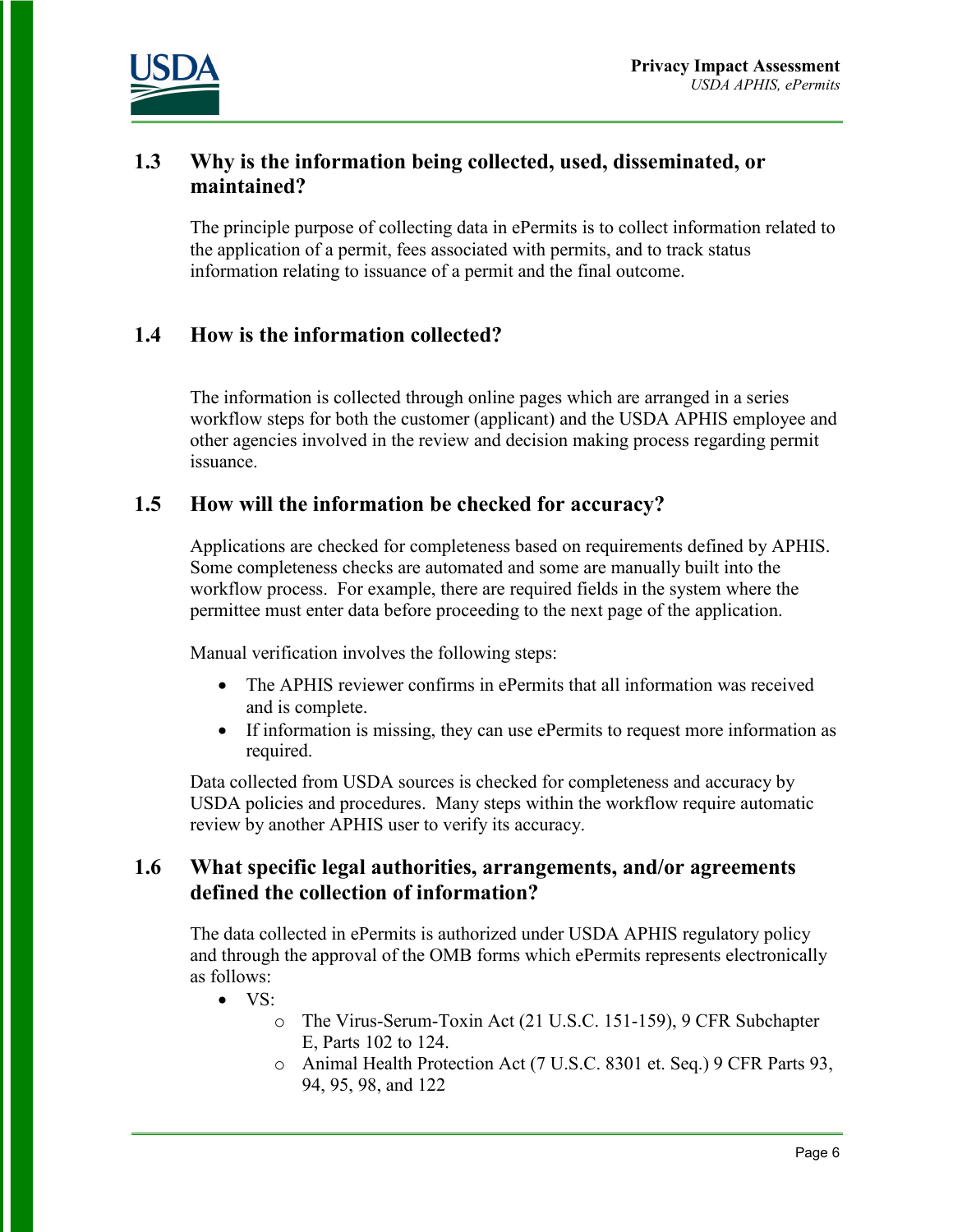

- BRS: Plant Protection Act (7 U.S.C. 7701 et. Seq.), 7 CFR Part 340: Introduction of Organisms and Products Altered or Produced Through Genetic Engineering; OMB 0579-0085
- PPQ:
	- o Plant Protection Act (7 U.S.C. 7701 et. Seq.) Parts 300 end (incl. Endangered Species Act requirements)
	- o Federal Seed Act (7 U.S.C. 1551-1611 as amended)
	- o Honey Bee Act (7 U.S.C. 281)
	- o Agriculture Bioterrorism Act (7 USC 8401)

#### **1.7 Privacy Impact Analysis: Given the amount and type of data collected, discuss the privacy risks identified and how they were mitigated.**

The information collected when obtained as a whole could identify individuals and their activities with regards to APHIS permitting. This information is protected through various levels of security and policy. The system itself is protected by role based access layers and positive identification techniques to ensure that only people authorized to view information about others can do so.

### **Section 2.0 Uses of the Information**

The following questions are intended to delineate clearly the use of information and the accuracy of the data being used.

#### **2.1 Describe all the uses of information.**

The principle purpose of collecting data from an individual is to collect information related to the application of a permit, fees associated with permits, and to track status information relating to issuance of a permit and the final outcome.

Data will also be used to manage and issue permits and notifications; perform inspections, investigations, and permit-related activities; prepare permits, letters, and other documents; generate reports to evaluate quality control and effectiveness of the program (These reports may include privacy data such as name and address); determine if the action requested in the permit application would be additionally subject to other Federal or State authorities; and facilitate and account for payments.

#### **2.2 What types of tools are used to analyze data and what type of data may be produced?**

Cognos is used for ad hoc reporting.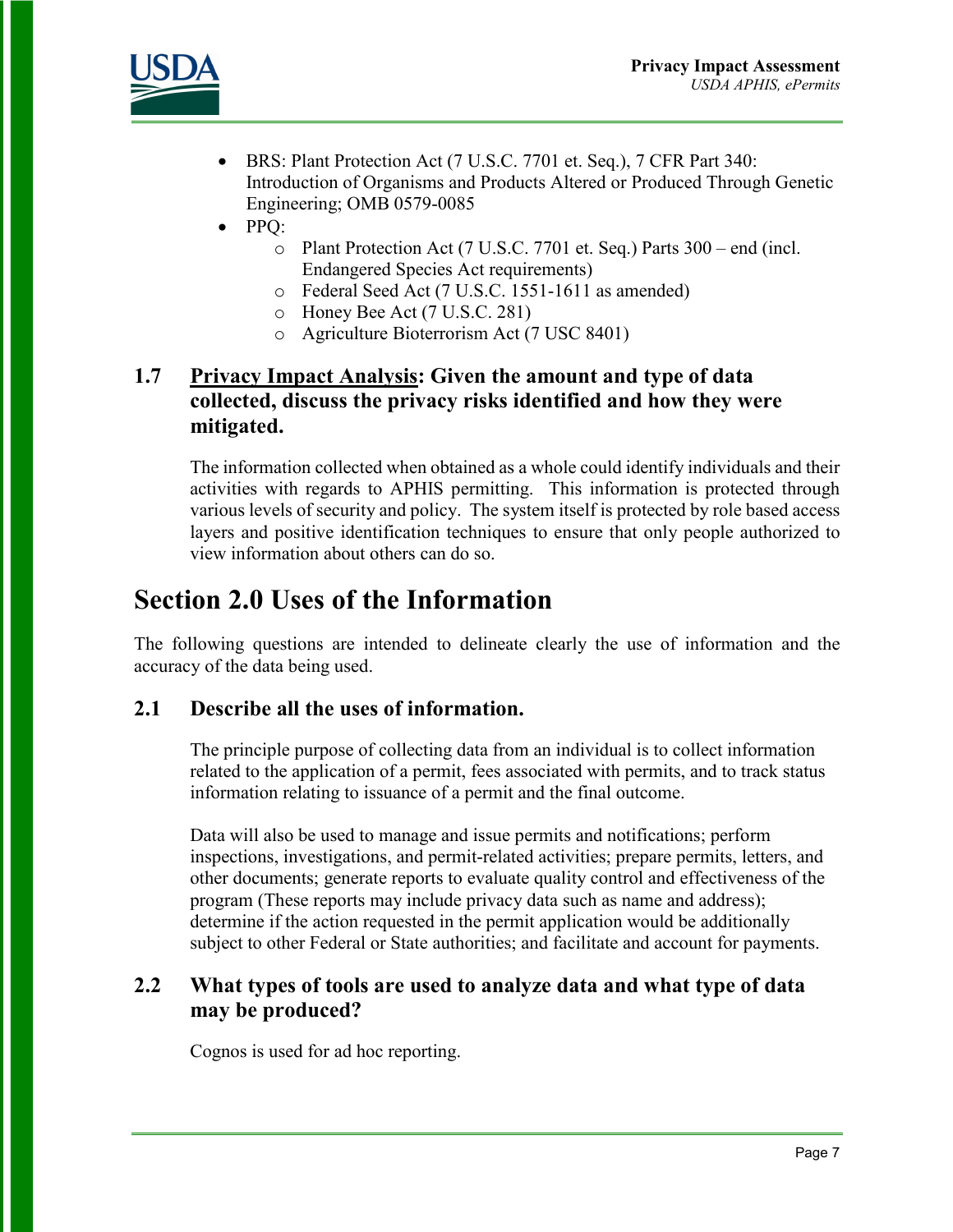

#### **2.3 If the system uses commercial or publicly available data please explain why and how it is used.**

Not Applicable. The system does not use commercial or publicly available data.

#### **2.4 Privacy Impact Analysis: Describe any types of controls that may be in place to ensure that information is handled in accordance with the above described uses.**

This information is protected through various levels of security and policy. The system itself is protected by role based access layers and positive identification techniques to ensure that only people authorized to view and act upon information about others can do so.

### **Section 3.0 Retention**

The following questions are intended to outline how long information will be retained after the initial collection.

#### **3.1 How long is information retained?**

Paper and electronic records will be retained in accordance with disposition authority N1-463-09-8. The established records retention schedule is currently being updated. Some records considered as permanent will be maintained in accordance with NARA requirements.

#### **3.2 Has the retention period been approved by the component records officer and the National Archives and Records Administration (NARA)?**

Yes

The data retention schedule is currently being updated.

#### **3.3 Privacy Impact Analysis: Please discuss the risks associated with the length of time data is retained and how those risks are mitigated.**

The retention period is in line with standard retention schedules for similar data and is long enough that any likelihood of having issues associated with the archiving or disposal of data is minimal.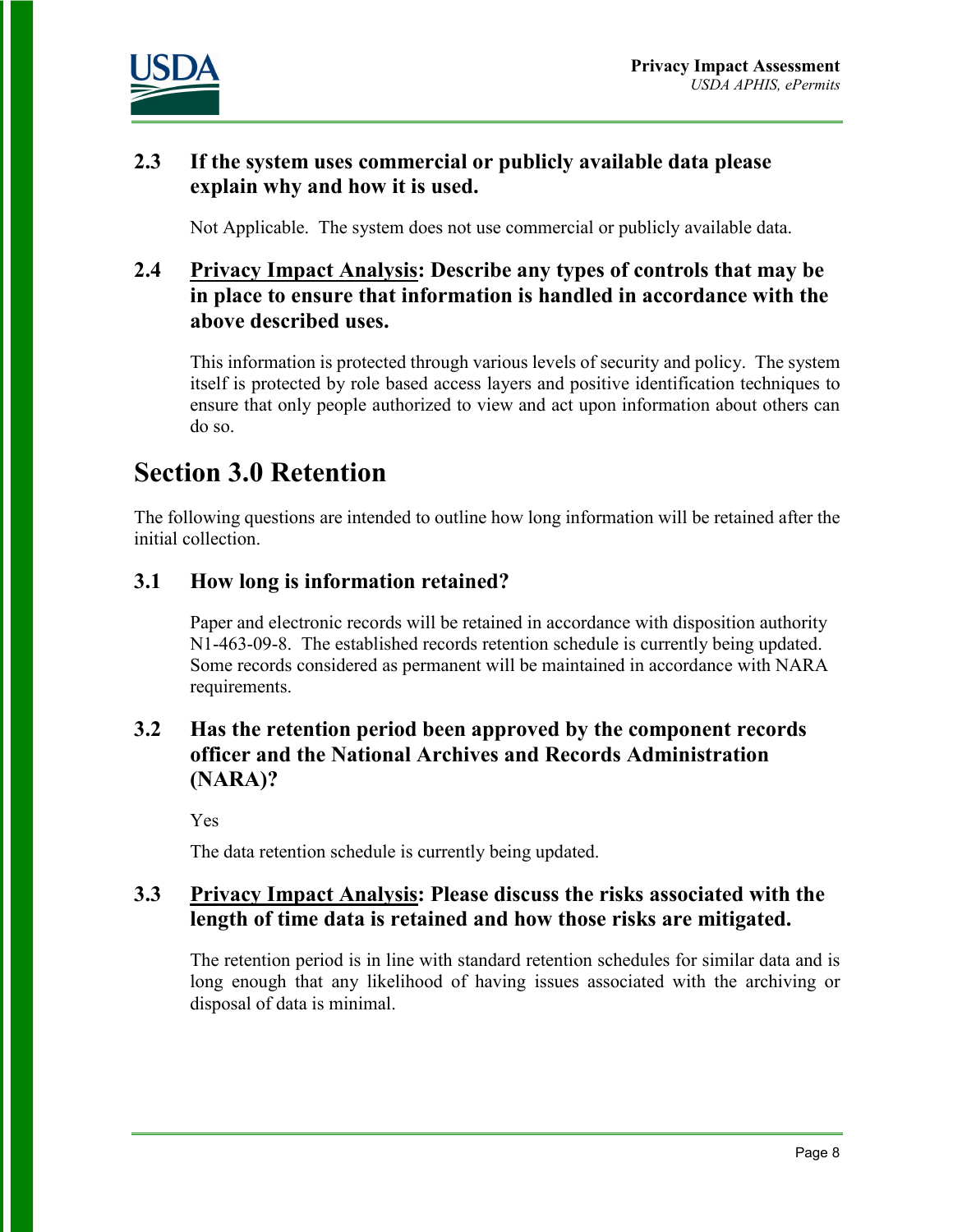

### **Section 4.0 Internal Sharing and Disclosure**

The following questions are intended to define the scope of sharing within the United States Department of Agriculture.

#### **4.1 With which internal organization(s) is the information shared, what information is shared and for what purpose?**

Information is shared to users across the USDA that have a need to know such information in order to perform the agencies mission. Data is shared across various PPQ, VS, and BRS business lines, as well as with corresponding agencies such as IES, Plant Inspection Stations, and other USDA HQ and Field agencies as appropriate.

#### **4.2 How is the information transmitted or disclosed?**

The information is shared through controlled user access as defined by system requirements. For example, based on a user's role, they may view a limited subset of information contained within the system based on their need for that data to perform their duties. The further away from the issuing agency the role is, the less information a user is typically granted.

#### **4.3 Privacy Impact Analysis: Considering the extent of internal information sharing, discuss the privacy risks associated with the sharing and how they were mitigated.**

The information shared is protected through various levels of security and policy. The system itself is protected by role based access layers and positive identification techniques to ensure that only people authorized to view and act upon information about others can do so. By policy, individuals are only to access the information they need to perform their duties, and should not share the information to anyone unless specifically authorized.

### **Section 5.0 External Sharing and Disclosure**

The following questions are intended to define the content, scope, and authority for information sharing external to USDA which includes Federal, state and local government, and the private sector.

#### **5.1 With which external organization(s) is the information shared, what information is shared, and for what purpose?**

Information is shared to agencies such as DHS CBP agents who work to support the APHIS mission at various ports of entry.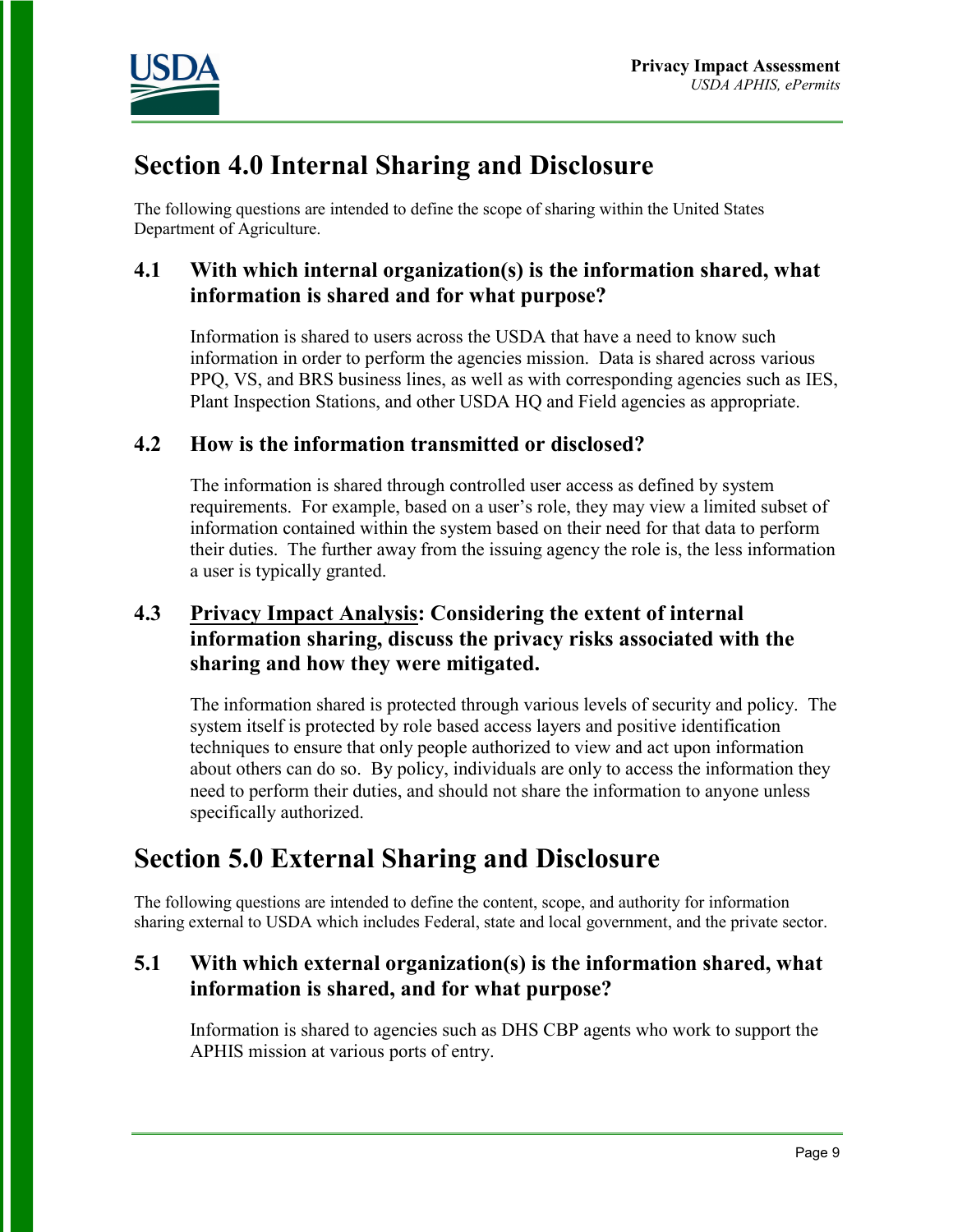

**5.2 Is the sharing of personally identifiable information outside the Department compatible with the original collection? If so, is it covered by an appropriate routine use in a SORN? If so, please describe. If not, please describe under what legal mechanism the program or system is allowed to share the personally identifiable information outside of USDA.** 

The information shared outside the Department is compatible with its original collection as it is used directly to monitor and enforce the regulations governing the issuance of permits. The outside agencies which use the information assist the USDA in protecting and enforcing their policies at the various ports of entry across the United States and its territories. This sharing is covered by an appropriate routine use in APHIS - 10 APHIS [Comprehensive](http://www.ocio.usda.gov/sites/default/files/docs/2012/APHIS-10_APHIS_Comprehensive_Electronic_Permitting_System%28ePermits%29.txt) Electronic Permitting System (ePermits) SORN.

#### **5.3 How is the information shared outside the Department and what security measures safeguard its transmission?**

The information is shared through controlled user access as defined by system requirements. For example, based on a user's role, they may view a limited subset of information contained within the system based on their need for that data to perform their duties. The further away from the issuing agency the role is, the less information a user is typically granted. Agencies outside the USDA have the least amount of access to collected data. All access to data in the ePermits system is restricted through HTTPS.

#### **5.4 Privacy Impact Analysis: Given the external sharing, explain the privacy risks identified and describe how they were mitigated.**

The information shared is protected through various levels of security and policy. The system itself is protected by role based access layers and positive identification techniques to ensure that only people authorized to view and act upon information about others can do so. By policy, individuals are only to access the information they need to perform their duties, and should not share the information to anyone unless specifically authorized. No reports are shared externally.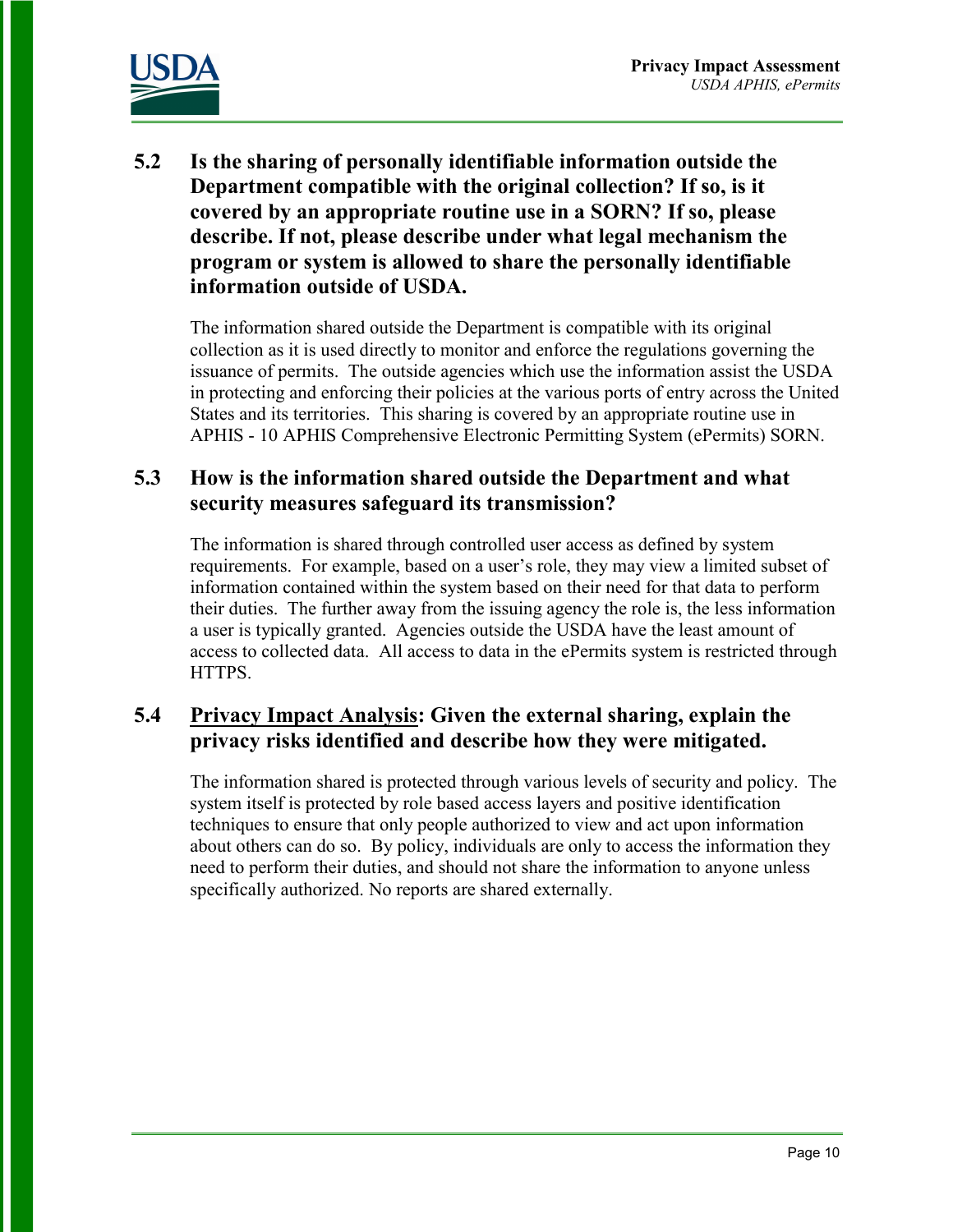

### **Section 6.0 Notice**

The following questions are directed at notice to the individual of the scope of information collected, the right to consent to uses of said information, and the right to decline to provide information.

#### **6.1 Was notice provided to the individual prior to collection of information?**

Prior to logging into ePermits and providing information the user is required to acknowledge a privacy and security notice. This page also provides additional links that provide the user further information on their rights.

#### **6.2 Do individuals have the opportunity and/or right to decline to provide information?**

Individuals are generally not required to provide the information collected, however they must provide the data should they wish to legally obtain a permit through USDA APHIS.

#### **6.3 Do individuals have the right to consent to particular uses of the information? If so, how does the individual exercise the right?**

The individual does not have the ability to consent (or opt out) of particular uses of the information collected in the system. If they acknowledge the collection of the information, they are providing the authorization to use the information for the purposes of reviewing and issuing regulatory decisions regarding permit issuance.

#### **6.4 Privacy Impact Analysis: Describe how notice is provided to individuals, and how the risks associated with individuals being unaware of the collection are mitigated.**

Individuals are provided sufficient notice as to their rights and are required to positively acknowledge receipt of this notice prior to using the ePermits system. There is no way for a user to provide the information, without first acknowledging they understand the information is being collected and used for the purposes of reviewing and issuing regulatory decisions regarding permit issuance.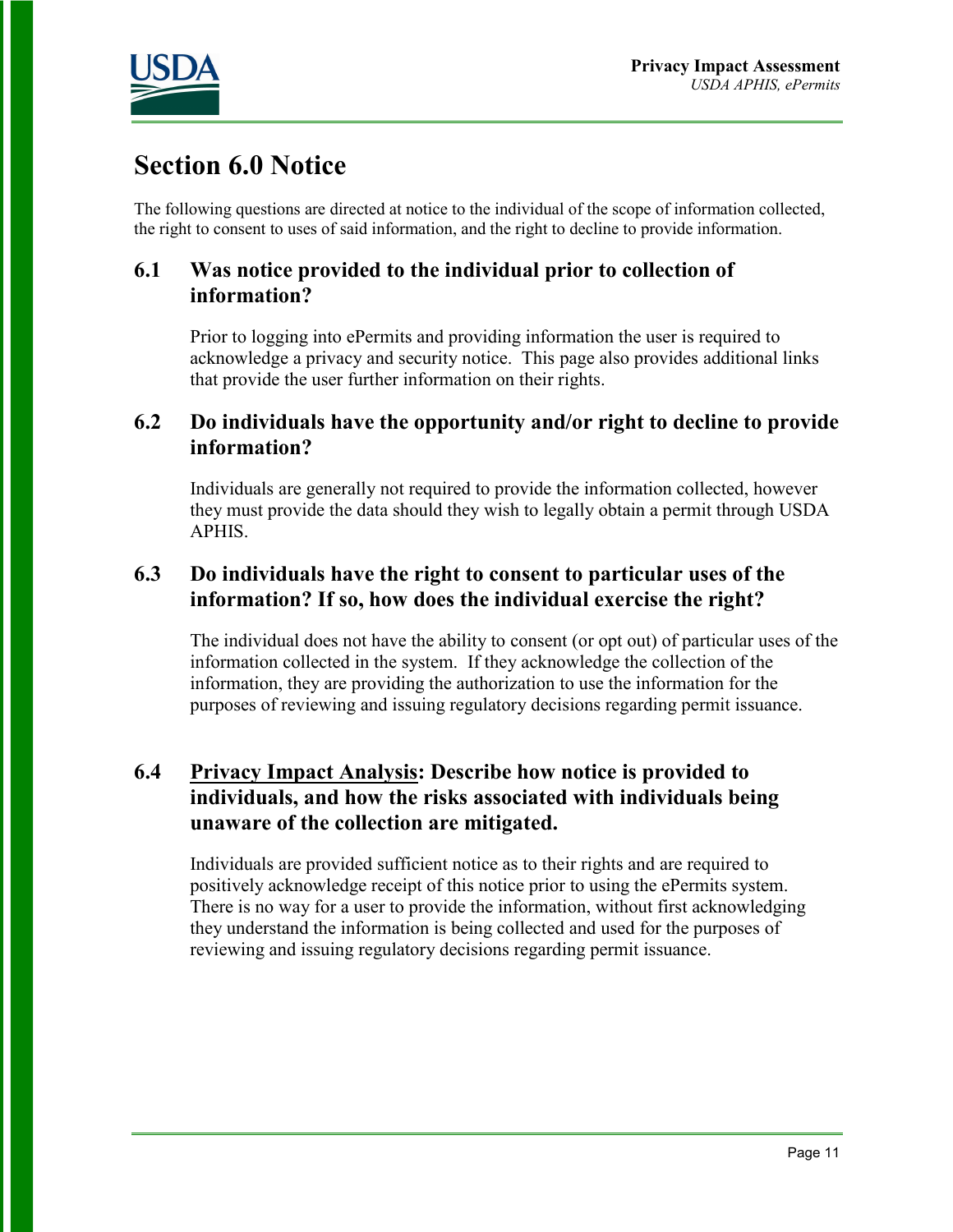

### **Section 7.0 Access, Redress and Correction**

The following questions are directed at an individual's ability to ensure the accuracy of the information collected about them.

#### **7.1 What are the procedures that allow individuals to gain access to their information?**

The procedures that allow individuals to gain access to their information is documented in the System of Records Notice located at the following link:

[https://www.ocio.usda.gov/policy-directives-records-forms/records-management/system](https://www.ocio.usda.gov/policy-directives-records-forms/records-management/system-records)[records](https://www.ocio.usda.gov/policy-directives-records-forms/records-management/system-records)

#### **7.2 What are the procedures for correcting inaccurate or erroneous information?**

Customers may access information by submitting a Freedom of Information Act (FOIA) request to: APHIS FOIA Office, 4700 River Road, Unit 50, Riverdale, MD 20737 or email the FOIA Officer at FOIA.Officer@aphis.usda.gov.

The USDA Privacy Policy can be located at the following URL: https://www.usda.gov/privacy-policy. Information about FOIA/Privacy Act requests can be found at: https://www.aphis.usda.gov/aphis/resources/foia/ct\_how\_to\_submit\_a\_foia\_request

#### **7.3 How are individuals notified of the procedures for correcting their information?**

They are notified via the system of records notice.

#### **7.4 If no formal redress is provided, what alternatives are available to the individual?**

N/A

#### **7.5 Privacy Impact Analysis: Please discuss the privacy risks associated with the redress available to individuals and how those risks are mitigated.**

No privacy risks are associated with the redress available. The redress procedures were developed based on the requirements of the Privacy Act.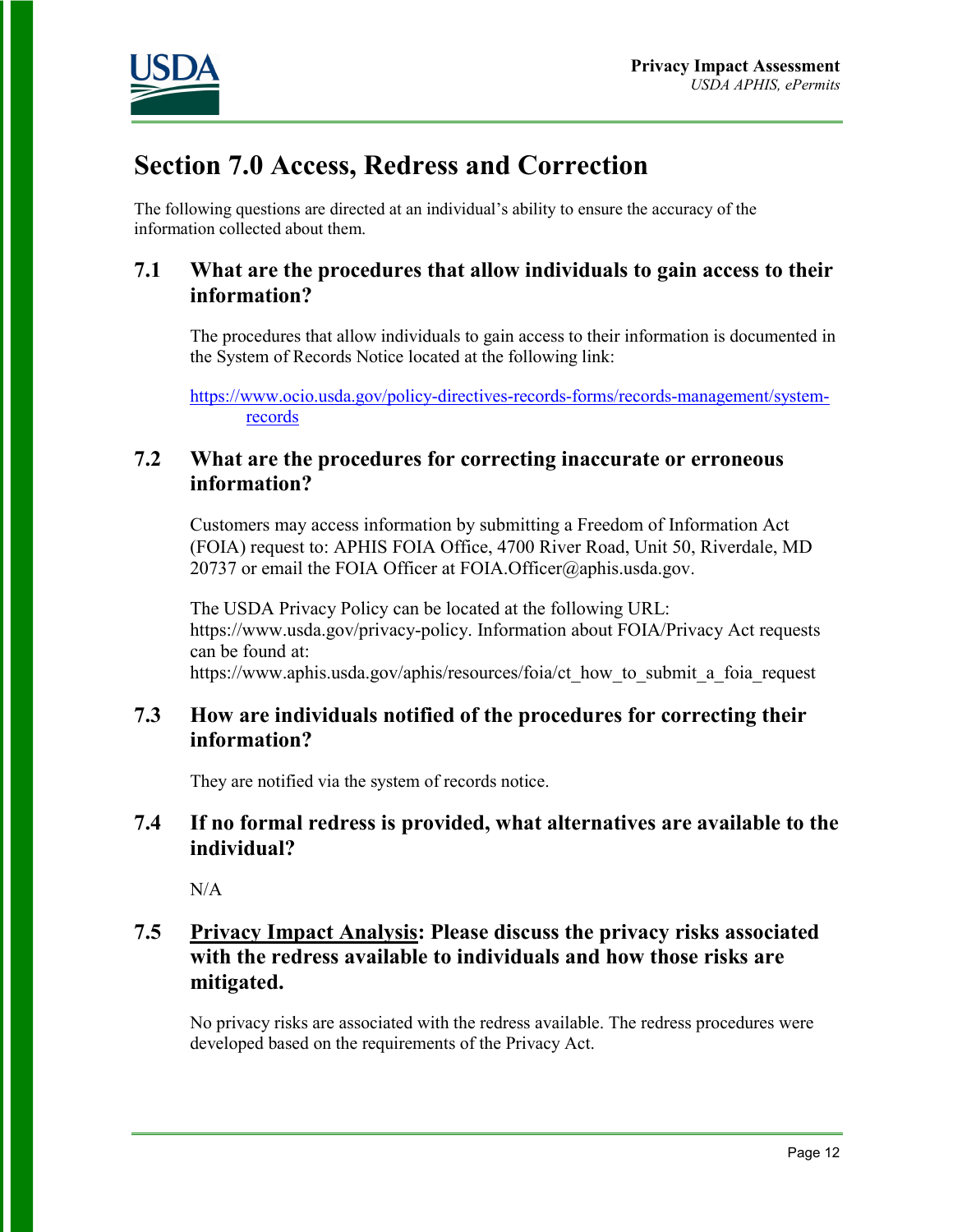

### **Section 8.0 Technical Access and Security**

The following questions are intended to describe technical safeguards and security measures.

#### **8.1 What procedures are in place to determine which users may access the system and are they documented?**

Each program approves access and roles in the system. User access to data is restricted and is based on the role of the user. Applicants see only data related to their own permit applications. APHIS permits staff view only information within their department. CBI is restricted to authorized users. Select agent permit data is restricted to authorized users.

#### **8.2 Will Department contractors have access to the system?**

Only specifically authorized Department contractors have access to the system. Those individuals must first obtain relevant security clearances along with specific authorization to access information at various levels.

#### **8.3 Describe what privacy training is provided to users either generally or specifically relevant to the program or system?**

The USDA Security Awareness annual training is the privacy training that is provided to all Federal employees and contractors who access the information system.

#### **8.4 Has Certification & Accreditation been completed for the system or systems supporting the program?**

Yes, a full C&A has been completed.

#### **8.5 What auditing measures and technical safeguards are in place to prevent misuse of data?**

In addition to the positive user identification through eAuthentication and the application of specific and restrictive user roles within the system, periodic role review audits are performed by the agency in order to ensure users have only the roles necessary to complete their official duties.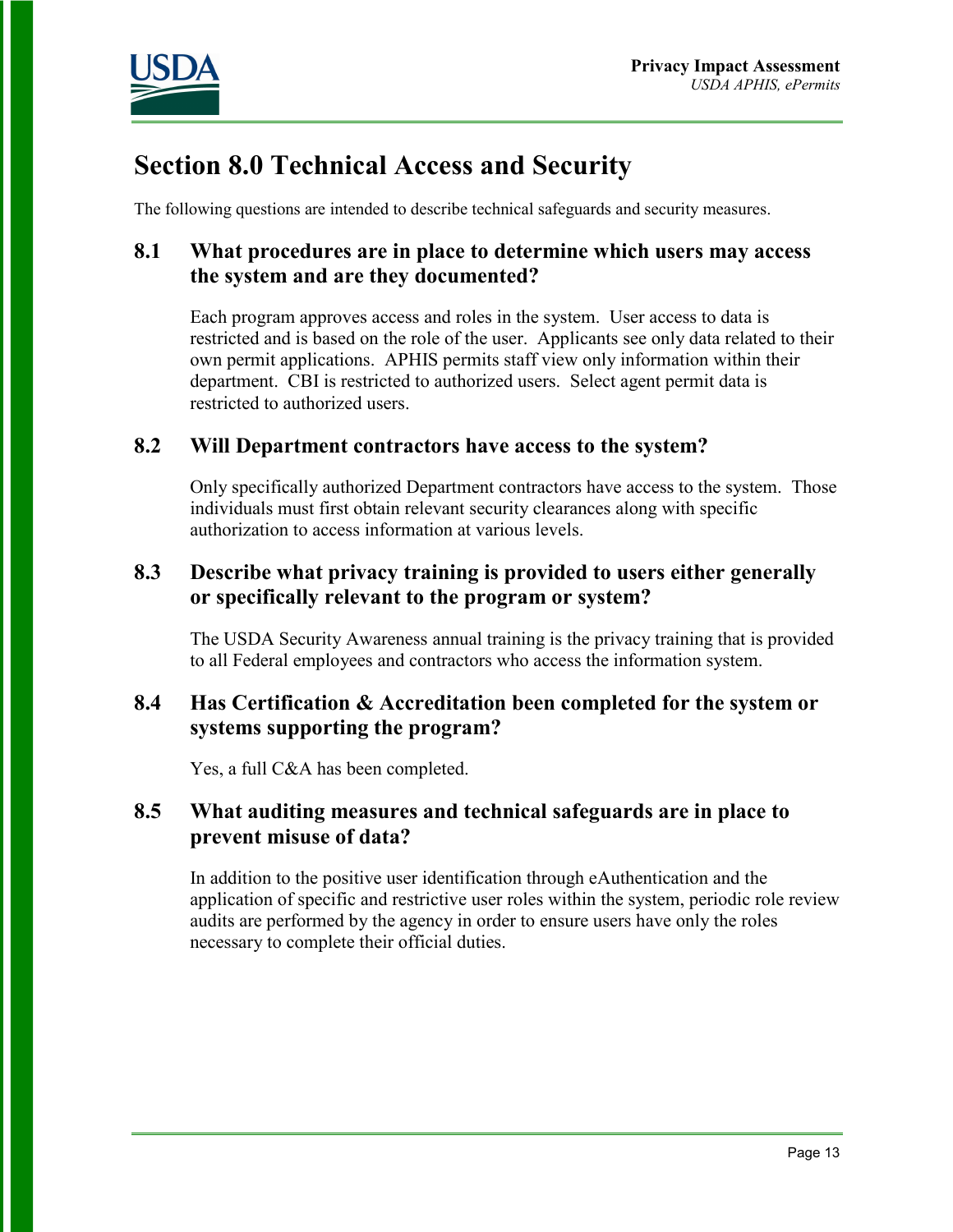

#### **8.6 Privacy Impact Analysis: Given the sensitivity and scope of the information collected, as well as any information sharing conducted on the system, what privacy risks were identified and how do the security controls mitigate them?**

This information is protected through various levels of security and policy. The system itself is protected by role based access layers and positive identification techniques to ensure that only people authorized to view and act upon information about others can do so.

### **Section 9.0 Technology**

The following questions are directed at critically analyzing the selection process for any technologies utilized by the system, including system hardware and other technology.

#### **9.1 What type of project is the program or system?**

The project is a web based information system on a standard technology platform.

#### **9.2 Does the project employ technology which may raise privacy concerns? If so please discuss their implementation.**

No.

### **Section 10.0 Third Party Websites/Applications**

The following questions are directed at critically analyzing the privacy impact of using third party websites and/or applications.

**10.1 Has the System Owner (SO) and/or Information Systems Security Program Manager (ISSPM) reviewed Office of Management and Budget (OMB) memorandums M-10-22 "Guidance for Online Use of Web Measurement and Customization Technology" and M-10-23 "Guidance for Agency Use of Third-Party Websites and Applications"?**

Yes.

#### **10.2 What is the specific purpose of the agency's use of 3rd party websites and/or applications?**

The system does not use third-party websites or applications.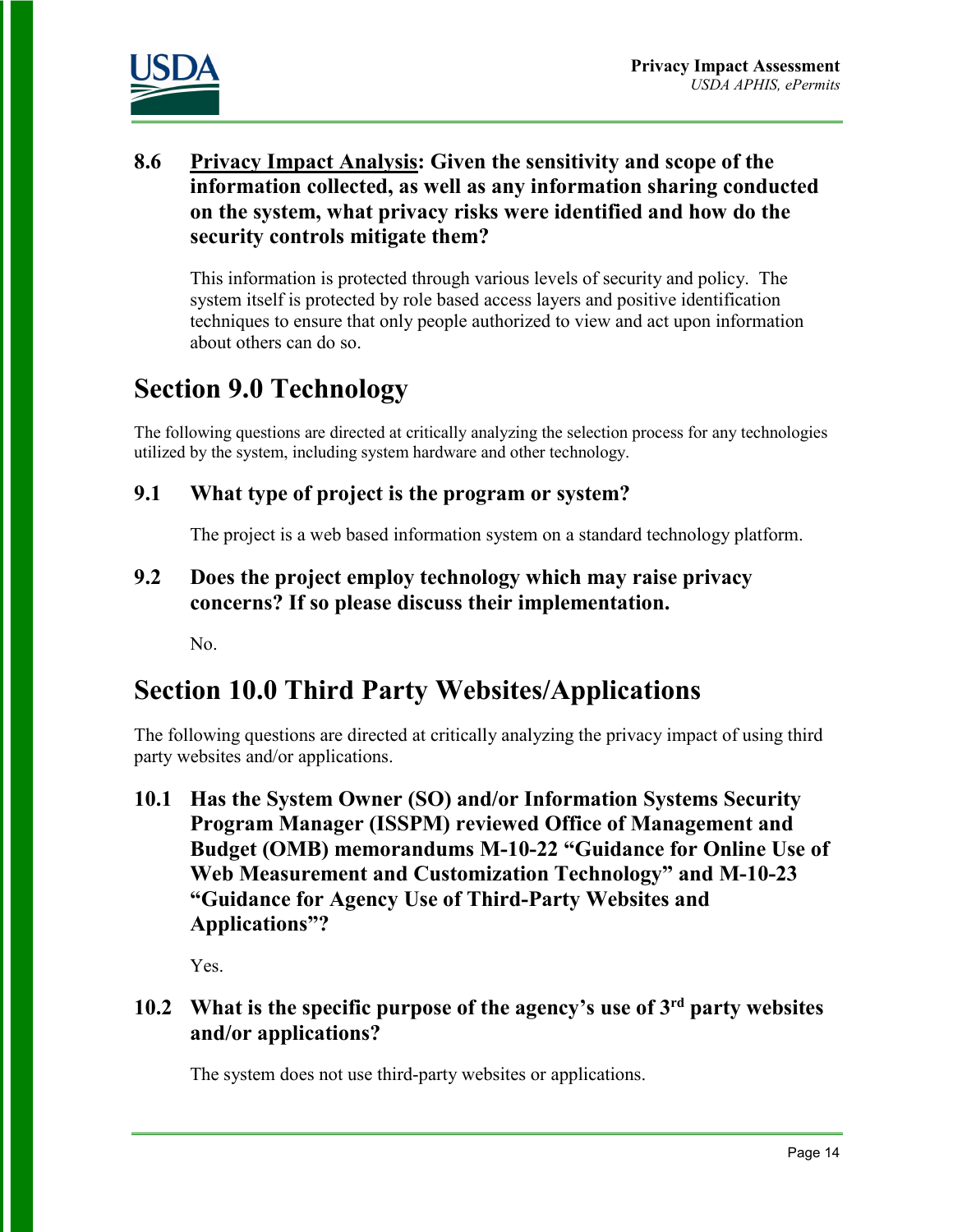

#### **10.3 What personally identifiable information (PII) will become available through the agency's use of 3rd party websites and/or applications.**

The system does not use third-party websites or applications.

#### **10.4 How will the PII that becomes available through the agency's use of 3rd party websites and/or applications be used?**

The system does not use third-party websites or applications.

#### **10.5 How will the PII that becomes available through the agency's use of 3rd party websites and/or applications be maintained and secured?**

The system does not use third-party websites or applications.

**10.6 Is the PII that becomes available through the agency's use of 3rd party websites and/or applications purged periodically?** 

The system does not use third-party websites or applications.

#### **10.7 Who will have access to PII that becomes available through the agency's use of 3rd party websites and/or applications?**

The system does not use third-party websites or applications.

#### **10.8 With whom will the PII that becomes available through the agency's use of 3rd party websites and/or applications be shared - either internally or externally?**

The system does not use third-party websites or applications.

**10.9 Will the activities involving the PII that becomes available through the agency's use of 3rd party websites and/or applications require either the creation or modification of a system of records notice (SORN)?**

The system does not use third-party websites or applications.

#### **10.10 Does the system use web measurement and customization technology?**

The system does not use web measurement and customization technology.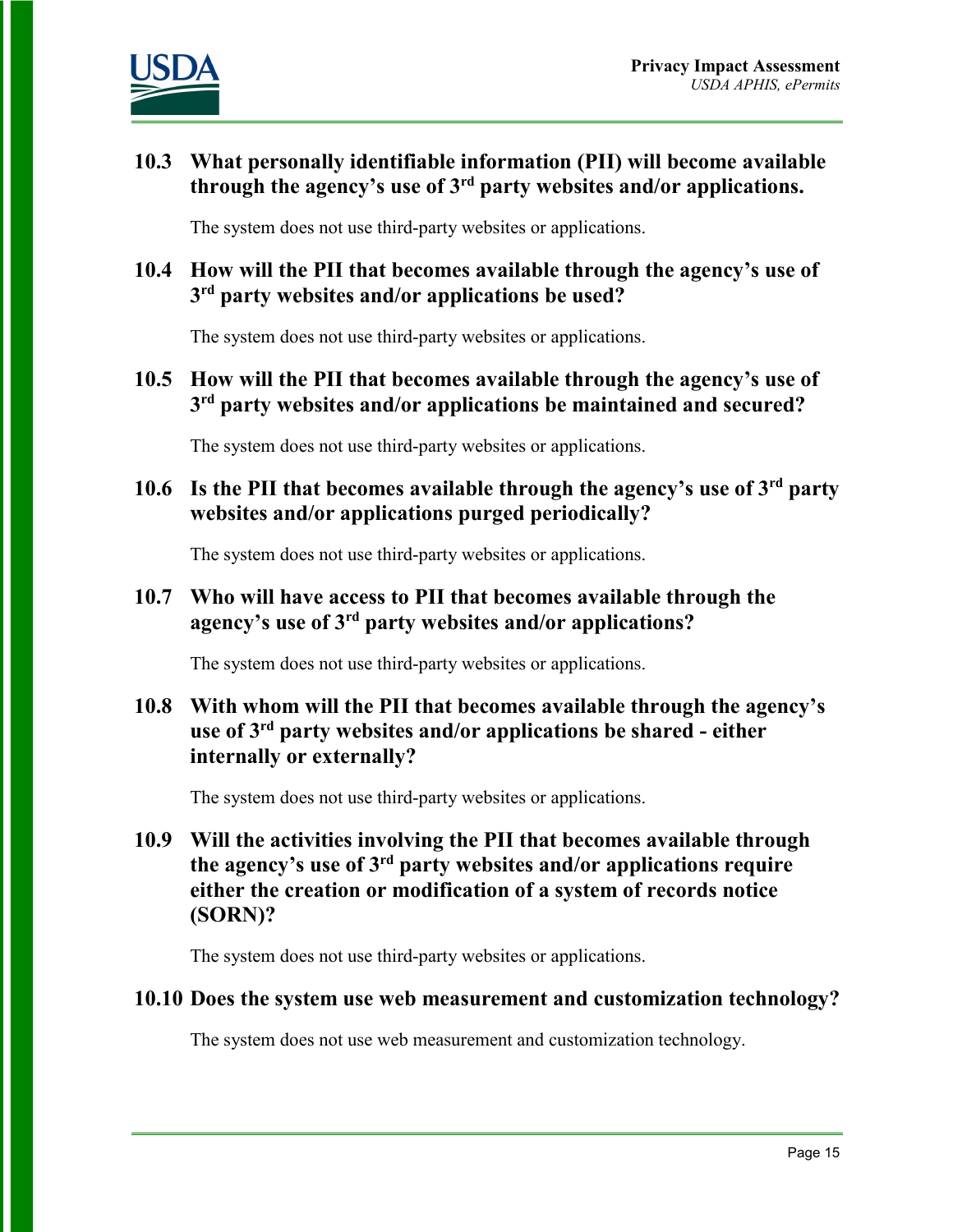

#### **10.11 Does the system allow users to either decline to opt-in or decide to opt-out of all uses of web measurement and customization technology?**

The system does not use web measurement and customization technology.

#### **10.12 Privacy Impact Analysis: Given the amount and type of PII that becomes available through the agency's use of 3rd party websites and/or applications, discuss the privacy risks identified and how they were mitigated.**

Not Applicable as the system does not use third party websites, applications, or web measurement and customization technology.